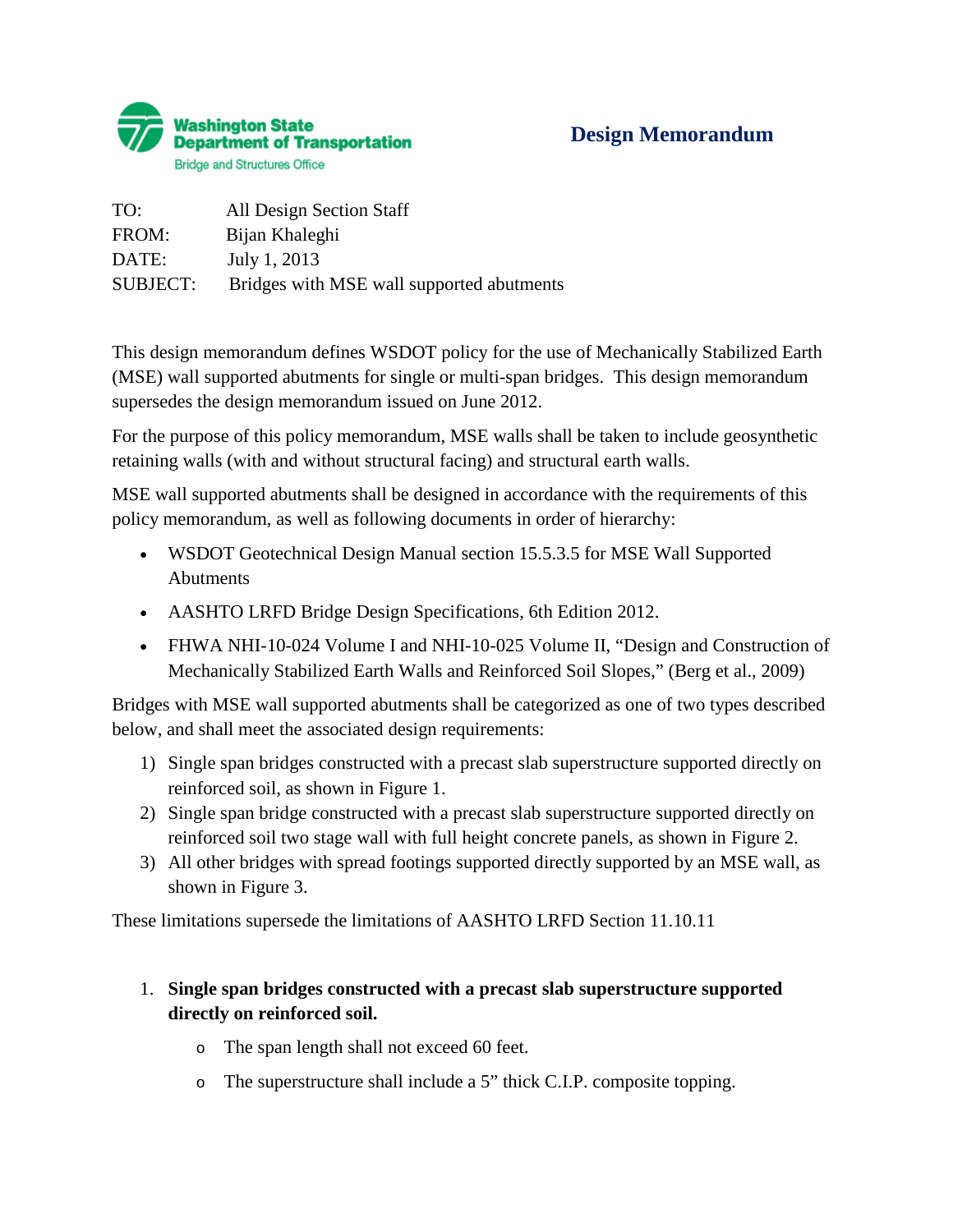- o MSE walls shall be 30 feet or less in total height, which includes the retained soil height plus embedded depth, measured from bottom of superstructure to top of the reinforced soil foundation.
- o The end of the precast superstructure shall be at least 4ft from the face of the MSE wall. Minimum seat width requirements shall be provided on the reinforced soil bearing area.
- o A foam board detail shall be used to create a 1 ft. horizontal buffer between the bearing area and the MSE wall facing.
- o The vertical gap between top of wall facing and bottom of superstructure shall be 4" or 2% of the abutment height, whichever is greater.
- o Prestressing strands in the zone bearing on reinforced soil shall have a minimum concrete cover of 2". Transverse reinforcing steel within this zone shall have a minimum concrete cover of 1½". All prestressing strand shall be removed to a 2" depth from the end of the slab. The voids shall be patched with an approved epoxy grout.
- o Where voided slab superstructures are used, the slab section shall be solid from the end of the slab to at least 1 ft. in front of the fascia.
- o The abutment shall be designed for a bearing pressure at service loads not to exceed 2.0 TSF and a factored load at strength and extreme limit states not to exceed 3.5 TSF. The bearing pressure may be increased to 3.0 TSF at service loads and 4.5 TSF at strength and extreme limit states if a vertical settlement monitoring program is conducted in accordance with WSDOT GDM section 15.5.3.5.
- o MSE walls supporting bridge abutments shall be special designed wall systems, and shall be one of two types:
	- Geosynthetic and structural earth walls with concrete facing.
	- Geosynthetic walls with a stacked dry-cast modular concrete block facing. The top 3 rows of dry-cast modular concrete blocks shall be grouted with #4 rebar.
- o Bridge approach slabs may be omitted.

## **2. Bridges with spread footings supported directly on an MSE wall.**

o MSE walls directly supporting spread footing bridge abutments shall be 30 feet or less in total height, which includes the retained soil height up to the bottom of the embedded spread footing.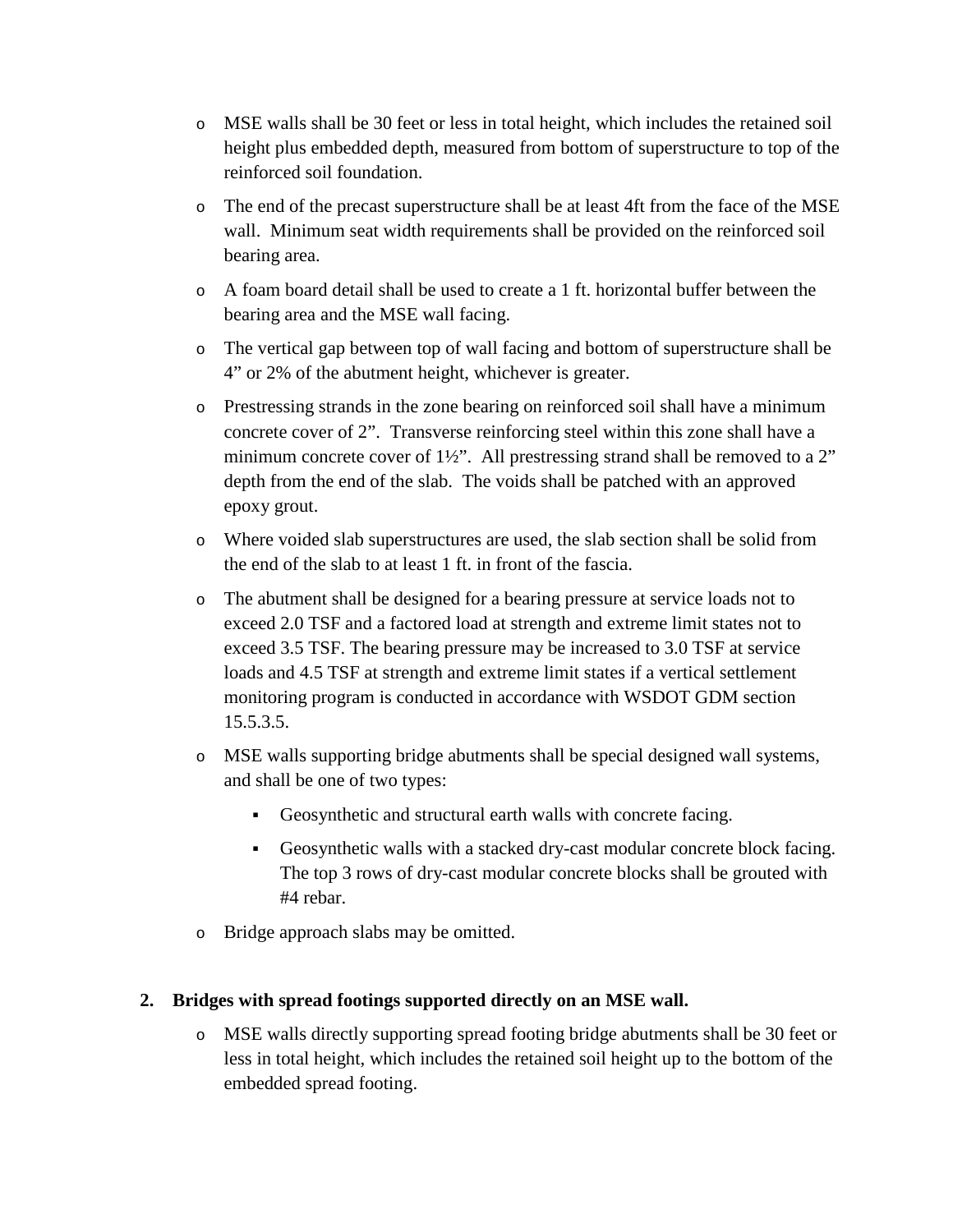- o For SE walls, the front edge of the bridge footing shall be placed 4 ft. minimum from the back face of the fascia panel. For geosynthetic retaining walls with a wrapped face, the front edge of the bridge footing shall be placed 2 ft. minimum from the back face of the fascia panel.
- o The abutment footing shall be covered by at least 6 inch of soil for frost protection.
- o The superstructure of continuous span bridges shall be designed for any differential settlements between piers.
- o Abutment spread footings shall be designed for bearing pressure at service loads not to exceed 2.0 TSF and factored load at strength and extreme limit states not to exceed 3.5 TSF. The bearing pressure may be increased to 3.0 TSF at service loads and 4.5 TSF at strength and extreme limit states if a vertical settlement monitoring program is conducted in accordance with WSDOT GDM section 15.5.3.5.
- o MSE walls supporting bridge abutments shall be special designed wall systems. Only precast concrete panel faced MSE walls or cast-in-place concrete faced MSE walls may be used for permanent bridge installations. Dry-cast modular concrete block faced MSE walls and welded wire faced SE walls may be used for temporary bridge installations.
- o To provide bridge inspection access, the bottom of the bridge superstructure to top of slope protection surface shall be 3 feet minimum for I-girder type bridges, and 5 feet minimum for non I-girder, slab and box girder type bridges. Fall protection shall be installed as required by the WAC.

Proprietary SE walls supporting abutments shall not be considered preapproved, and shall not be used beyond the limits described herein unless approved by the State Geotechnical Engineer and the Bridge Design Engineer.

## **Background:**

This memorandum is intended to update WSDOT design policies on bridge abutments to include the use of systems similar to the Geosynthetic Reinforced Soil – Integrated Bridge System (GRS-IBS). The GRS-IBS method has been used increasingly around the country with success. The FHWA has developed a manual for this type of bridge abutment, provided on the following FHWA website:

[http://www.fhwa.dot.gov/everydaycounts/technology/grs\\_ibs/](http://www.fhwa.dot.gov/everydaycounts/technology/grs_ibs/)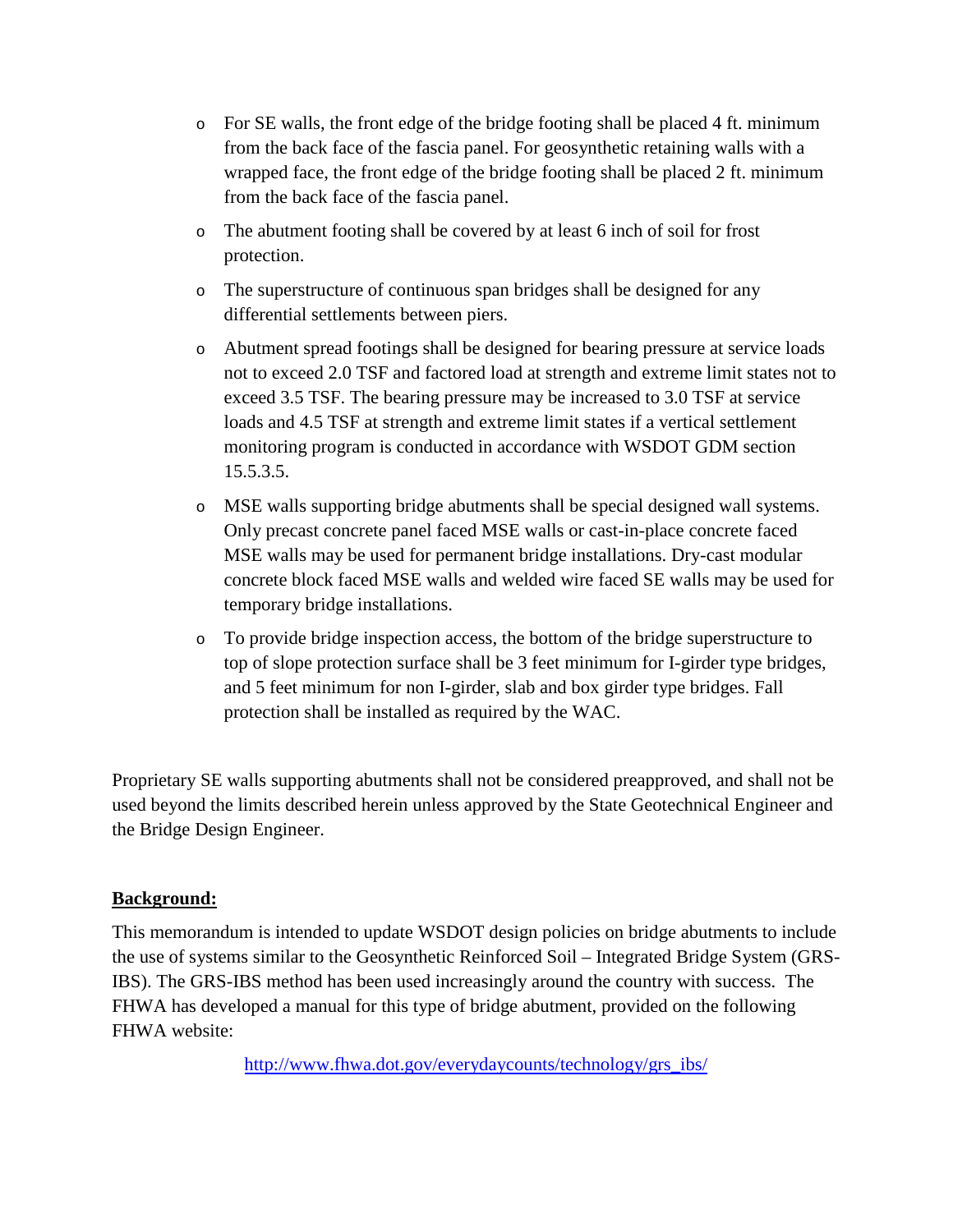However, this memorandum and the referenced manuals provided at the beginning of this memorandum shall be considered to supersede the FHWA GRS-IBS manual with regard to design and material requirements.

Using MSE structures as direct bridge abutments can be a simplification in the design and construction of bridge abutments and may lead to faster construction of bridges. Additionally, it could result in construction cost savings due to elimination of tall abutments. This solution would also contribute to better compatibility of deformation between the components of bridge abutment systems, thus minimizing the effects of differential settlements and the undesirable "bump" at bridge / embankment transitions, reducing the life cycle cost of the bridge.

For water crossings with potential for scour, the structural design must be closely coordinated with the hydraulic design requirements.

If you have any questions regarding these issues, please contact Tony Allen at 360 709-5450 [\(AllenT@wsdot.wa.gov\)](mailto:AllenT@wsdot.wa.gov) or Bijan Khaleghi at 360-705-7181 [\(KhalegB@wsdot.wa.gov\)](mailto:KhalegB@wsdot.wa.gov) .

cc: Mark Gaines, Bridge Construction - 47354 Craig Boone, Bridge and Structures – 47340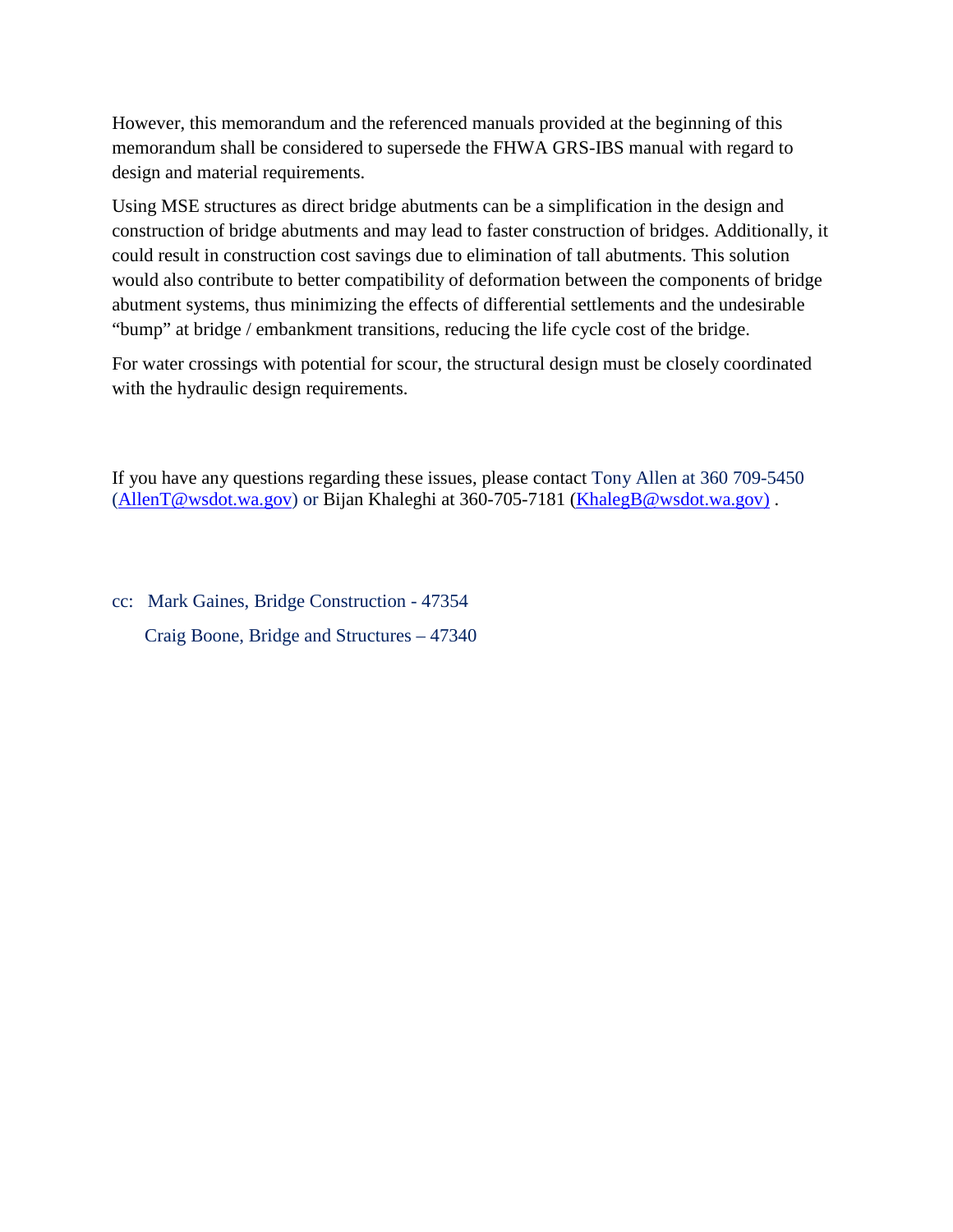

Figure 1. Typical Section – Single span bridge constructed with a precast slab superstructure supported directly on dry-cast concrete modular block faced reinforced soil wall.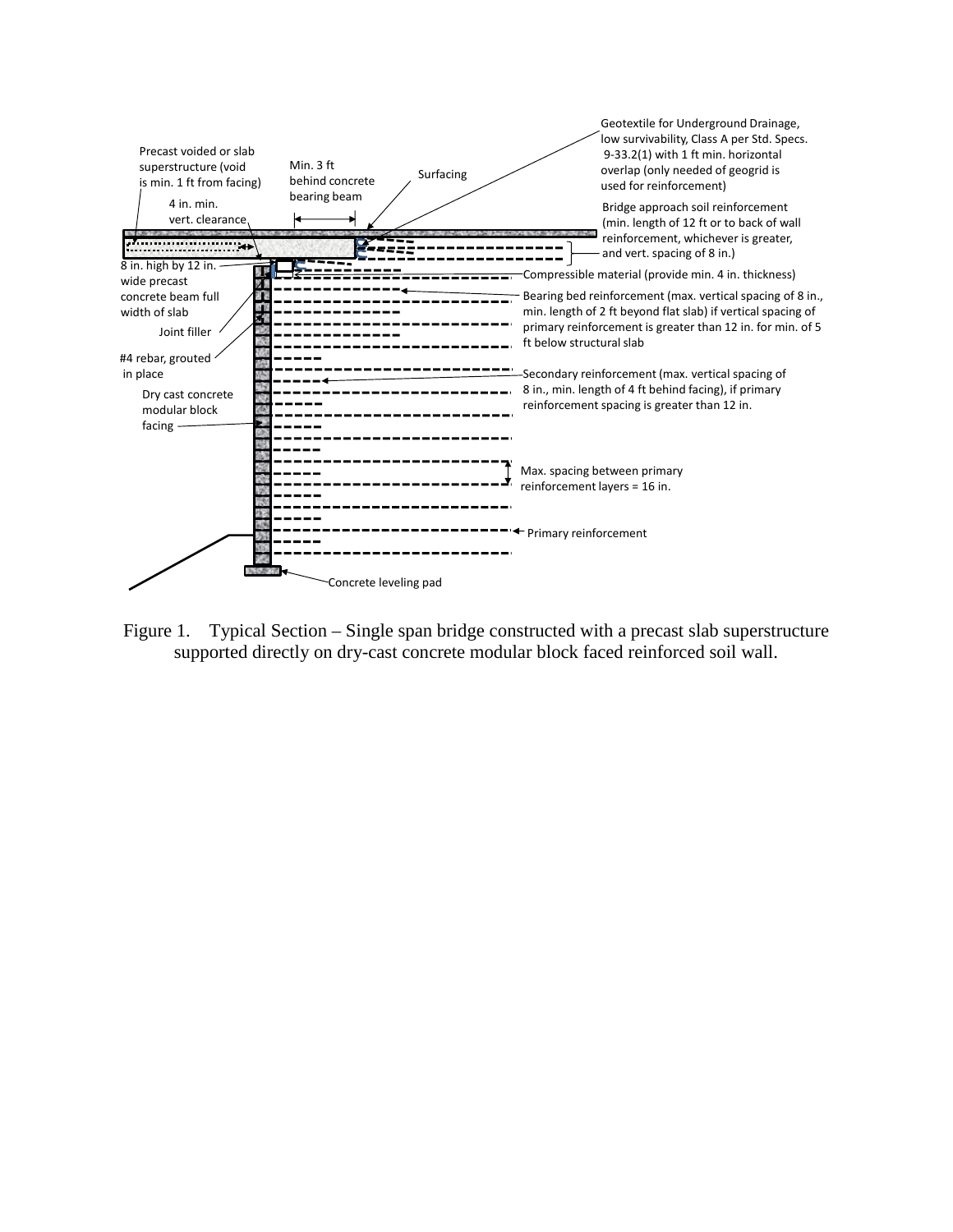

Figure 2. Typical Section – Single span bridge constructed with a precast slab superstructure supported directly on reinforced soil two stage wall with full height concrete panels.